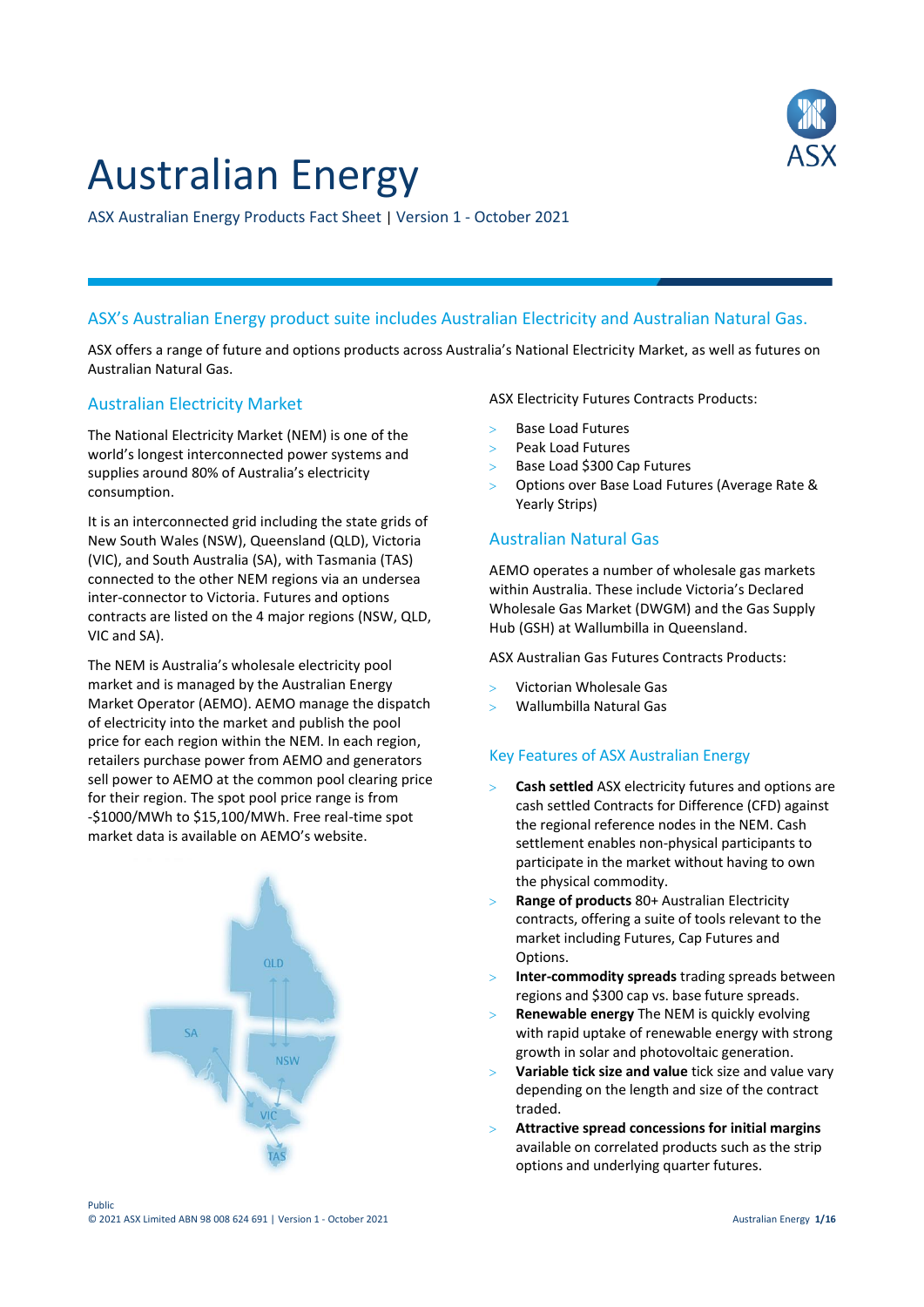# Opportunities for generators and retailers:

- **Manage price risk** protect your business against price fluctuations and take greater control of the prices you pay or receive.
- **Manage credit risk** trade on a market that is centrally cleared, with daily margin collection which helps ensure participants meet their obligations.
- **Market maker arrangements** ASX offers market making incentives to promote liquidity in the electricity market.
- **Manage basis risk** ASX Energy products are an efficient hedging and trading tool as they are cash settled against the NEM spot price.

# Opportunities for speculators and traders:

- **Unique Alpha** Australian electricity derivatives have an alpha that is almost completely uncorrelated with other financial markets including equities, foreign exchange or interest rates, creating a unique trading opportunity to diversify a broader portfolio.
- **Access a liquid electricity market** Australia has one of the most liquid electricity markets in the world, trading 620% of underlying consumption in the NEM in FY21.
- **Weather driven** Australian electricity futures are proxy weather instruments as they're highly driven by weather events.
- **AUD denominated** for international traders looking for a diversified commodity portfolio.
- **Unique \$300 Cap product** allows exposure to a strip of call options when the NEM spot price exceeds \$300.



# **Energy Trading Training**

ASX provides face-to-face customer training products to help you understand our full suite of energy derivatives and their role in the energy market. Learn about their characteristics and risk profile to help you trade more effectively by contacting the ASX Energy Team.



## **Energy Market Data**

ASX's online energy market data centre lets you access a central source of pricing data to identify market trends, liquidity and forward curve movements for more efficient price discovery. You can also access comprehensive historical and derived energy pricing data. Information includes daily settlement prices, open interest and daily closing snapshot files. Data is also downloadable as CSV files, enabling you to import data directly into your own system. Subscribe to ASX's online energy data centre at asxenergy.com.au.



# **ASX24**

ASX Trade 24 is ASX's proprietary electronic trading platform, giving you access to trade ASX's suite of energy derivative contracts. Its purpose built for easy access to a full suite of trading order management functionalities that offer more flexibility in how you trade. The ASX24 market can be accessed through a registered Clearing Participant. For more information on accessing ASX24, please contact the ASX Energy Team.

For more information on ASX's Energy products please visit asxenergy.com.au, www2.asx.com.au, watch thes[e videos.](https://www2.asx.com.au/markets/trade-our-derivatives-market/overview/energy-derivatives)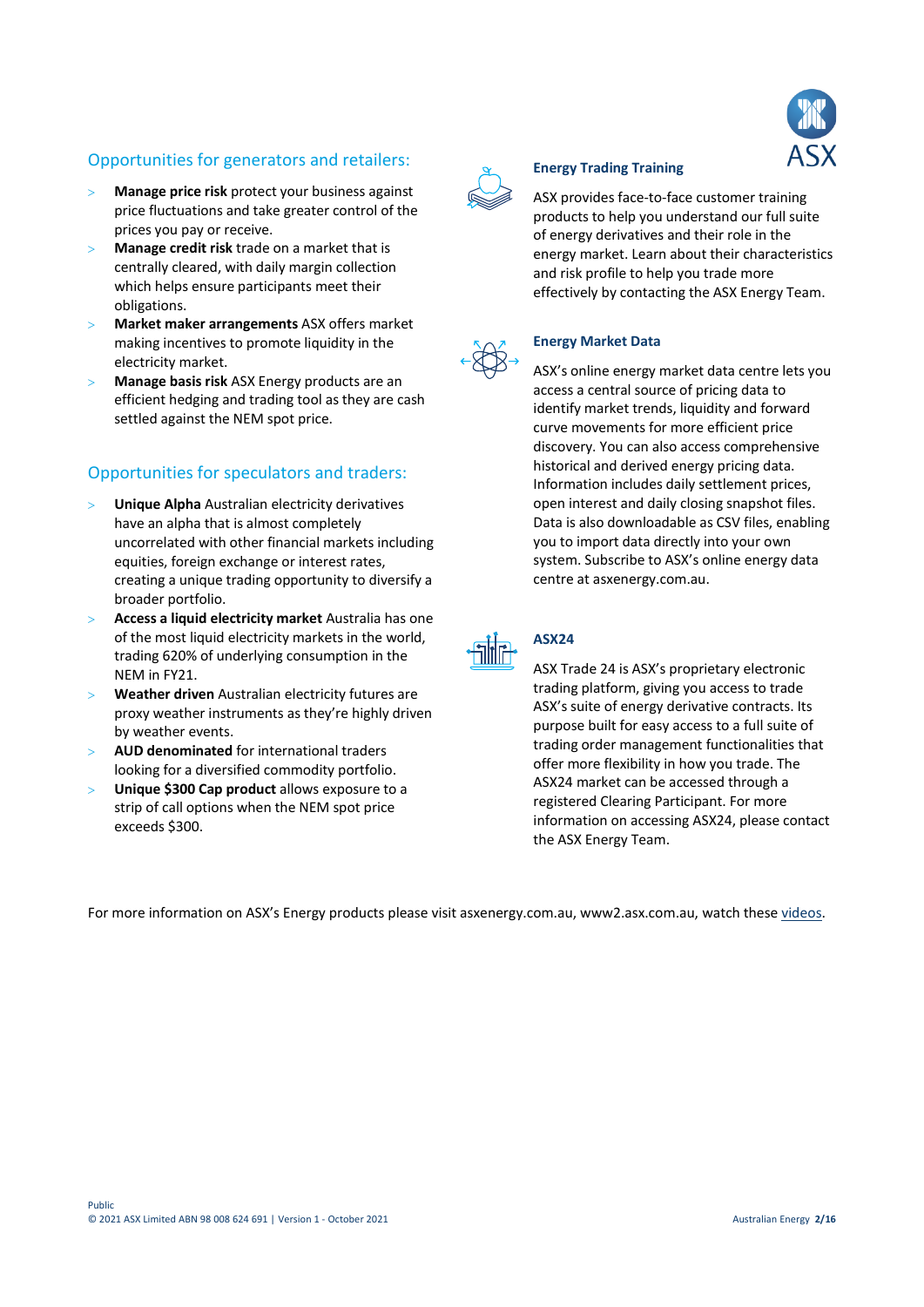

# **Data Vendor Access Codes**

# Australian Electricity

## **Base Load Electricity**

|                         | <b>NSW</b>           | <b>VIC</b>           | <b>QLD</b>           | <b>SA</b>            |
|-------------------------|----------------------|----------------------|----------------------|----------------------|
| <b>MONTH FUTURES</b>    |                      |                      |                      |                      |
| <b>ASX Trade24 Code</b> | <b>EN</b>            | EV                   | EQ                   | ES                   |
| Bloomberg               | WLLA <cmdty></cmdty> | VLLA <cmdty></cmdty> | QLLA <cmdty></cmdty> | SLLA <cmdty></cmdty> |
| Refinitiv               | 0#YMN:               | 0#YMV:               | 0#YMQ:               | 0#YMs:               |
| <b>QUARTER FUTURES</b>  |                      |                      |                      |                      |
| <b>ASX Trade24 Code</b> | <b>BN</b>            | <b>BV</b>            | <b>BQ</b>            | <b>BS</b>            |
| Bloomberg               | EWA <cmdty></cmdty>  | EVA <cmdty></cmdty>  | EZA <cmdty></cmdty>  | EUA <cmdty></cmdty>  |
| Refinitiv               | O#YBN:               | O#YBV:               | 0#YBQ:               | O#YBS:               |
| <b>STRIPS</b>           |                      |                      |                      |                      |
| <b>ASX Trade24 Code</b> | <b>HN</b>            | HV                   | HQ                   | <b>HS</b>            |
| Bloomberg               | H1A <cmdty></cmdty>  | H2A <cmdty></cmdty>  | H3A <cmdty></cmdty>  | H4A <cmdty></cmdty>  |
| Refinitiv               | O#YBNFS-:            | O#YBVFS-:            | 0#YBQFS-:            | O#YBSFS-:            |

# **Peak Load Electricity**

|                         | <b>NSW</b>          | <b>VIC</b>          | <b>QLD</b>          | <b>SA</b>           |
|-------------------------|---------------------|---------------------|---------------------|---------------------|
| <b>QUARTER FUTURES</b>  |                     |                     |                     |                     |
| <b>ASX Trade24 Code</b> | <b>PN</b>           | <b>PV</b>           | <b>PQ</b>           | <b>PS</b>           |
| Bloomberg               | AWA <cmdty></cmdty> | AOA <cmdty></cmdty> | ABA <cmdty></cmdty> | AUA <cmdty></cmdty> |
| Refinitiv               | 0#YPN:              | O#YPV:              | 0#YPQ:              | O#YPS:              |
| <b>STRIPS</b>           |                     |                     |                     |                     |
| <b>ASX Trade24 Code</b> | <b>DN</b>           | <b>DV</b>           | <b>DQ</b>           | <b>DS</b>           |
| Bloomberg               | N1A <cmdty></cmdty> | N2A <cmdty></cmdty> | N3A <cmdty></cmdty> | N4A <cmdty></cmdty> |
| Refinitiv               | O#YPNFS-:           | O#YPVFS-:           | O#YPOFS-:           | O#YPSFS-:           |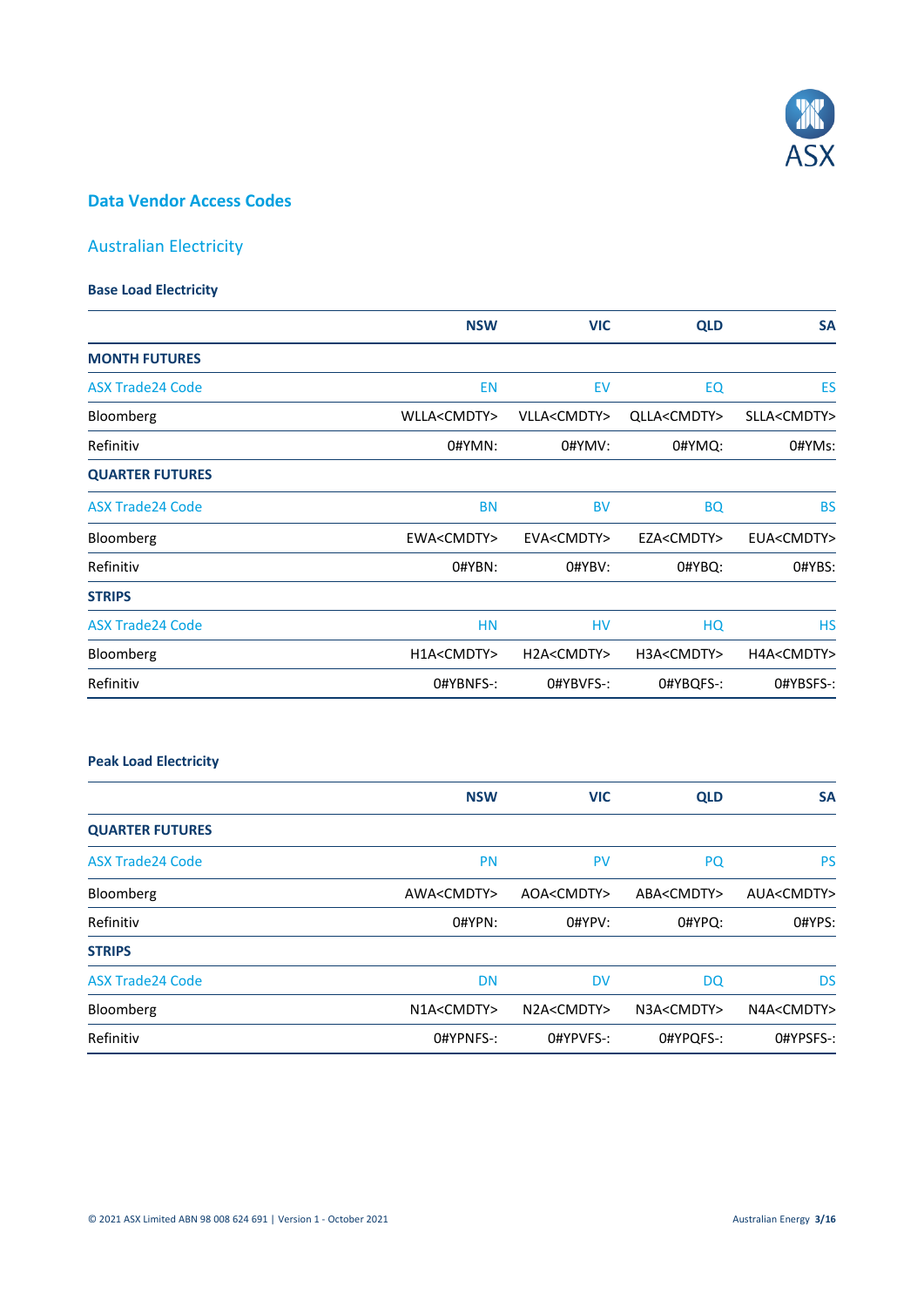

# **Base Load \$300 Cap Electricity**

|                         | <b>NSW</b>          | <b>VIC</b>          | <b>QLD</b>          | <b>SA</b>           |
|-------------------------|---------------------|---------------------|---------------------|---------------------|
| <b>QUARTER FUTURES</b>  |                     |                     |                     |                     |
| <b>ASX Trade24 Code</b> | <b>GN</b>           | GV                  | GQ                  | GS                  |
| Bloomberg               | GNA <cmdty></cmdty> | GPA <cmdty></cmdty> | GOA <cmdty></cmdty> | GRA <cmdty></cmdty> |
| Refinitiv               | 0#YGN:              | 0#YGV:              | 0#YGQ:              | 0#YGS:              |
| <b>STRIPS</b>           |                     |                     |                     |                     |
| <b>ASX Trade24 Code</b> | <b>RN</b>           | <b>RV</b>           | <b>RQ</b>           | <b>RS</b>           |
| Bloomberg               | HNA <cmdty></cmdty> | HVA <cmdty></cmdty> | HMA <cmdty></cmdty> | HKA <cmdty></cmdty> |
| Refinitiv               | O#YGNFS-:           | O#YGVFS-:           | 0#YGQFS-:           | O#YGSFS-:           |

# **Electricity Options**

|                         | <b>NSW</b>                                                          | <b>VIC</b>               | <b>QLD</b>               | <b>SA</b>                |
|-------------------------|---------------------------------------------------------------------|--------------------------|--------------------------|--------------------------|
|                         | <b>AVERAGE RATE OPTIONS OVER BASE LOAD CALENDAR QUARTER FUTURES</b> |                          |                          |                          |
| <b>ASX Trade24 Code</b> | <b>BN</b>                                                           | <b>BV</b>                | <b>BQ</b>                | <b>BS</b>                |
| Bloomberg               | EWA <cmdty></cmdty>                                                 | EVA <cmdty></cmdty>      | EZA <cmdty></cmdty>      | EUA <cmdty></cmdty>      |
| Refinitiv               | 0#2YBNmy+                                                           | 0#2YBVmy+                | 0#2YBQmy+                | 0#2YBSmy+                |
|                         | <b>CALENDAR YEAR BASE LOAD ELECTRICITY STRIP OPTIONS</b>            |                          |                          |                          |
| <b>ASX Trade24 Code</b> | <b>HN</b>                                                           | HV                       | HQ                       | HS                       |
| Bloomberg               | H1Zy <cmdty>OMON</cmdty>                                            | H2Zy <cmdty>OMON</cmdty> | H3Zy <cmdty>OMON</cmdty> | H4Zy <cmdty>OMON</cmdty> |
| Refinitiv               | 0#2YHNmy+                                                           | 0#2YHVmy+                | 0#2YHQmy+                | 0#2YHSmy+                |
|                         | <b>FINANCIAL YEAR BASE LOAD ELECTRICITY STRIP OPTIONS</b>           |                          |                          |                          |
| <b>ASX Trade24 Code</b> | <b>HN</b>                                                           | HV                       | HQ                       | НS                       |
| Bloomberg               | H1My <cmdty>OMON</cmdty>                                            | H2My <cmdty>OMON</cmdty> | H3My <cmdty>OMON</cmdty> | H4My <cmdty>OMON</cmdty> |
| Refinitiv               | 0#2YHNmy+                                                           | 0#2YHVmy+                | 0#2YHQmy+                | 0#2YHSmy+                |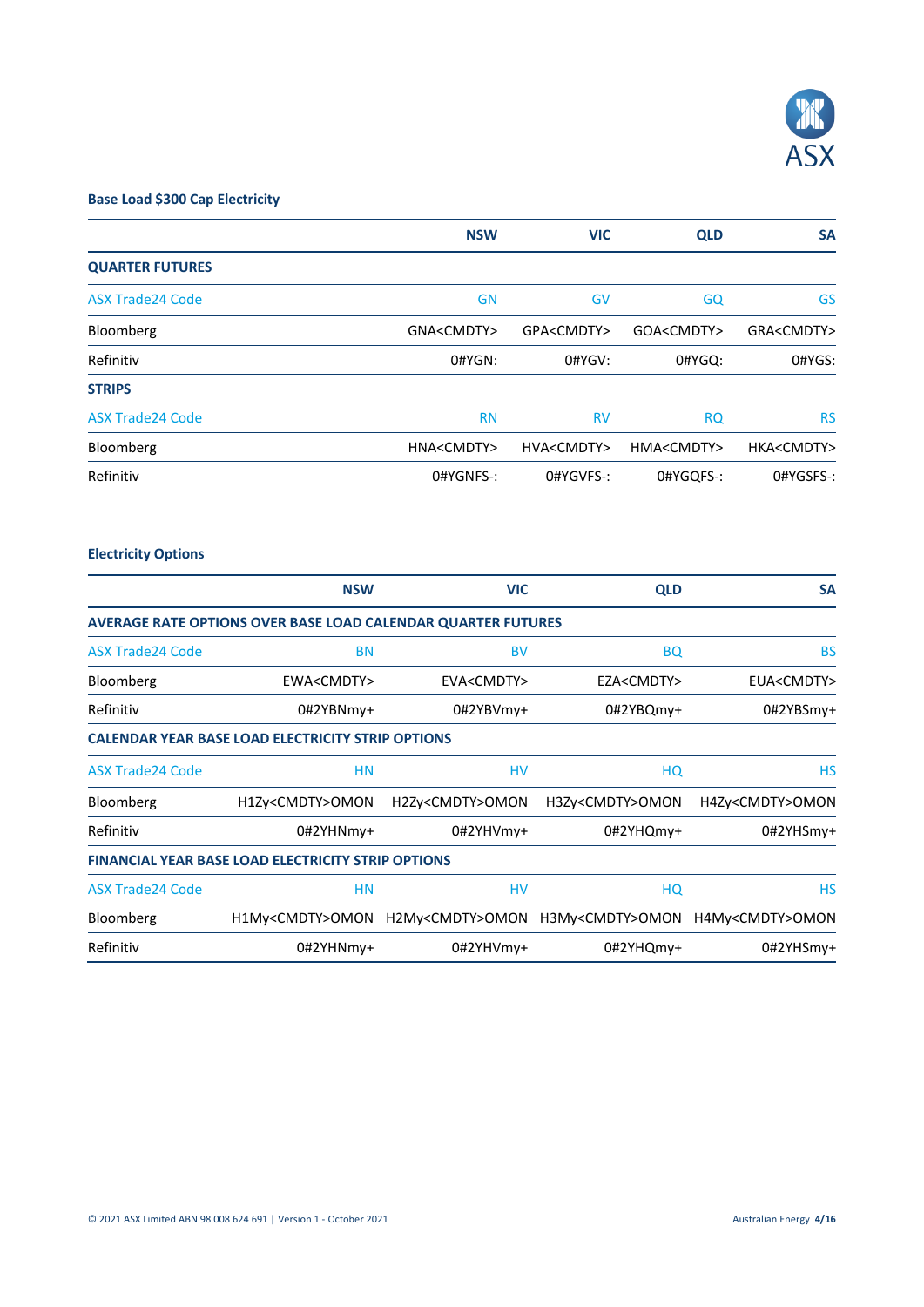

# Australian Gas

# **Victorian Wholesale Gas**

|                         | <b>MONTH FUTURES</b>        | <b>QUARTER FUTURES</b>      |
|-------------------------|-----------------------------|-----------------------------|
| <b>ASX Trade24 Code</b> | GJ                          | GK                          |
| Bloomberg               | {WGCA Comdty DES <go>}</go> | {WGDA Comdty DES <go>}</go> |
| Refinitiv               | 0#YGJ:                      | 0#YGK:                      |

# **Wallumbilla Natural Gas**

|                         | <b>QUARTER FUTURES</b> | <b>STRIP</b>       |
|-------------------------|------------------------|--------------------|
| <b>ASX Trade24 Code</b> | <b>GX</b>              | GY                 |
| Bloomberg               | AGSA COMDTY            | <b>AGYA COMDTY</b> |
| Refinitiv               | 0#YGX:                 | 0#YGXY-            |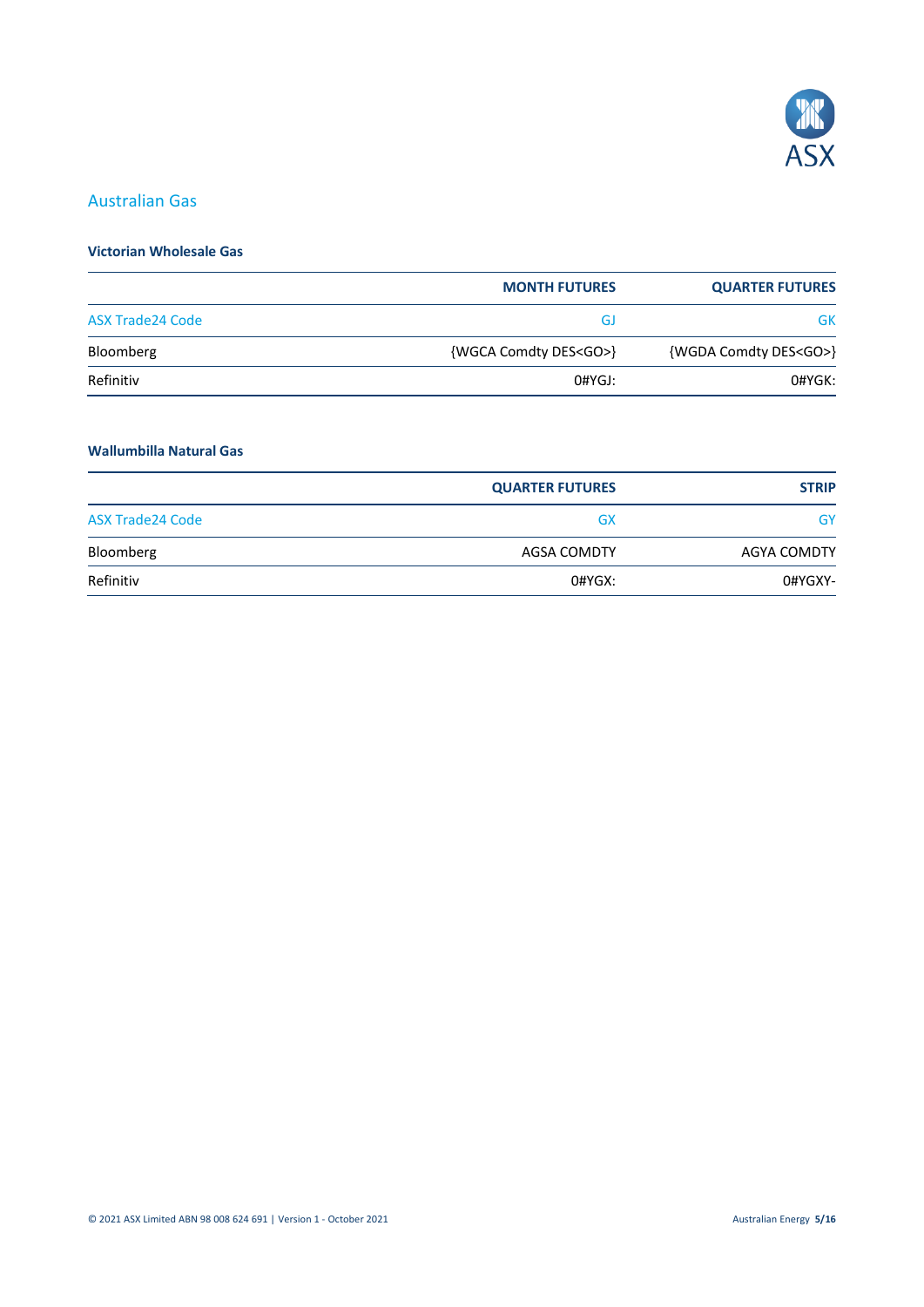

# **Contract Specifications for Australian Electricity**

Individual contract specifications can be found in [Schedule 1 of the ASX24 Operating Rules.](https://www2.asx.com.au/content/dam/asx/rules-guidance-notes-waivers/asx-24-operating-rules/rules/asx-24-operating-rules-schedule.pdf)

Please note that individual contract specifications do change from time to time and this document is not a substitute for th[e ASX24 Operating Rules.](https://www2.asx.com.au/about/regulation/rules-guidance-notes-and-waivers/asx-24-operating-rules-guidance-notes-and-waivers) In the case of any discrepancies, the ASX24 Operating Rules apply.

#### **ASX Australian Electricity – Base Load Monthly Futures**

| <b>Underlying Commodity:</b>                       | Electrical energy bought and sold in the New South Wales, Victoria, South Australia and<br>Queensland wholesale electricity pool markets conducted by the Australian Energy<br>Market Operator (AEMO).                                                                                                                                                                                                                                                                                                                                                                                                                                                                     |  |
|----------------------------------------------------|----------------------------------------------------------------------------------------------------------------------------------------------------------------------------------------------------------------------------------------------------------------------------------------------------------------------------------------------------------------------------------------------------------------------------------------------------------------------------------------------------------------------------------------------------------------------------------------------------------------------------------------------------------------------------|--|
| <b>Contract Unit:</b>                              | 1 Megawatt of electrical energy per hour based on a base load profile. Where the base<br>load profile is defined as the Wholesale Electricity Pool Market base load period from<br>00:00 hours Monday to 24:00 hours Sunday over the duration of the Contract Month.<br>For example: the size (in Megawatt hours) of each contract month will vary depending on<br>the number of days and base load hours within the quarter, as follows:<br>A 28 day contract month will equate to 672 Megawatt hours;<br>$\bullet$<br>A 29 day contract month will equate to 696 Megawatt hours;<br>$\bullet$<br>A 30 day contract month will equate to 720 Megawatt hours;<br>$\bullet$ |  |
|                                                    | A 31 day contract month will equate to 744 Megawatt hours.                                                                                                                                                                                                                                                                                                                                                                                                                                                                                                                                                                                                                 |  |
| <b>Price Quotation:</b><br><b>Contract Months:</b> | Prices are quoted in Australian dollars per Megawatt hour.<br>January, February, March, April, May, June, July, August, September, October, November,<br>December, between 4 to 6 months ahead.                                                                                                                                                                                                                                                                                                                                                                                                                                                                            |  |
| <b>Commodity Code:</b>                             | EN: NSW Base Load Month Electricity Futures<br>$\bullet$<br>EV: VIC Base Load Month Electricity Futures<br>$\bullet$<br>EQ: QLD Base Load Month Electricity Futures<br>$\bullet$<br>ES: SA Base Load Month Electricity Futures                                                                                                                                                                                                                                                                                                                                                                                                                                             |  |
| <b>Minimum Price Movement:</b>                     | Minimum price fluctuations of \$0.01 per Megawatt hour.                                                                                                                                                                                                                                                                                                                                                                                                                                                                                                                                                                                                                    |  |
| <b>Tick Size:</b>                                  | Tick size for a \$0.01/MWh price fluctuation:<br>A 672 MWh contract month has a tick size of \$6.72;<br>$\bullet$<br>A 696 MWh contract month has a tick size of \$6.96;<br>٠<br>A 720 MWh contract month has a tick size of \$7.20;<br>$\bullet$<br>A 744 MWh contract month has a tick size of \$7.44.                                                                                                                                                                                                                                                                                                                                                                   |  |
| <b>Trading Hours:</b>                              | $10:00$ am - 4:00pm <sup>1</sup>                                                                                                                                                                                                                                                                                                                                                                                                                                                                                                                                                                                                                                           |  |
| <b>Last Trading Day:</b>                           | The last Business Day of the Contract Month. On this day, trading terminates at 4:00pm <sup>1</sup>                                                                                                                                                                                                                                                                                                                                                                                                                                                                                                                                                                        |  |
| <b>Cash Settlement Day:</b>                        | The Cash Settlement Day of the Contract shall be the fourth Business Day after the expiry<br>of the Contract Month.                                                                                                                                                                                                                                                                                                                                                                                                                                                                                                                                                        |  |
| <b>Cash Settlement Price:</b>                      | The Cash Settlement Price is calculated by taking the arithmetic average of the Wholesale<br>Electricity Pool Market base load spot prices on a thirty minute period before 1 October<br>2021 and a five minute period on and from 1 October 2021, over the Contract Month,<br>rounded to the nearest cent. A provisional Cash Settlement Price will be declared on the<br>first Business Day after expiry of the Contract and shall be later confirmed on the third<br>Business Day after expiry.                                                                                                                                                                         |  |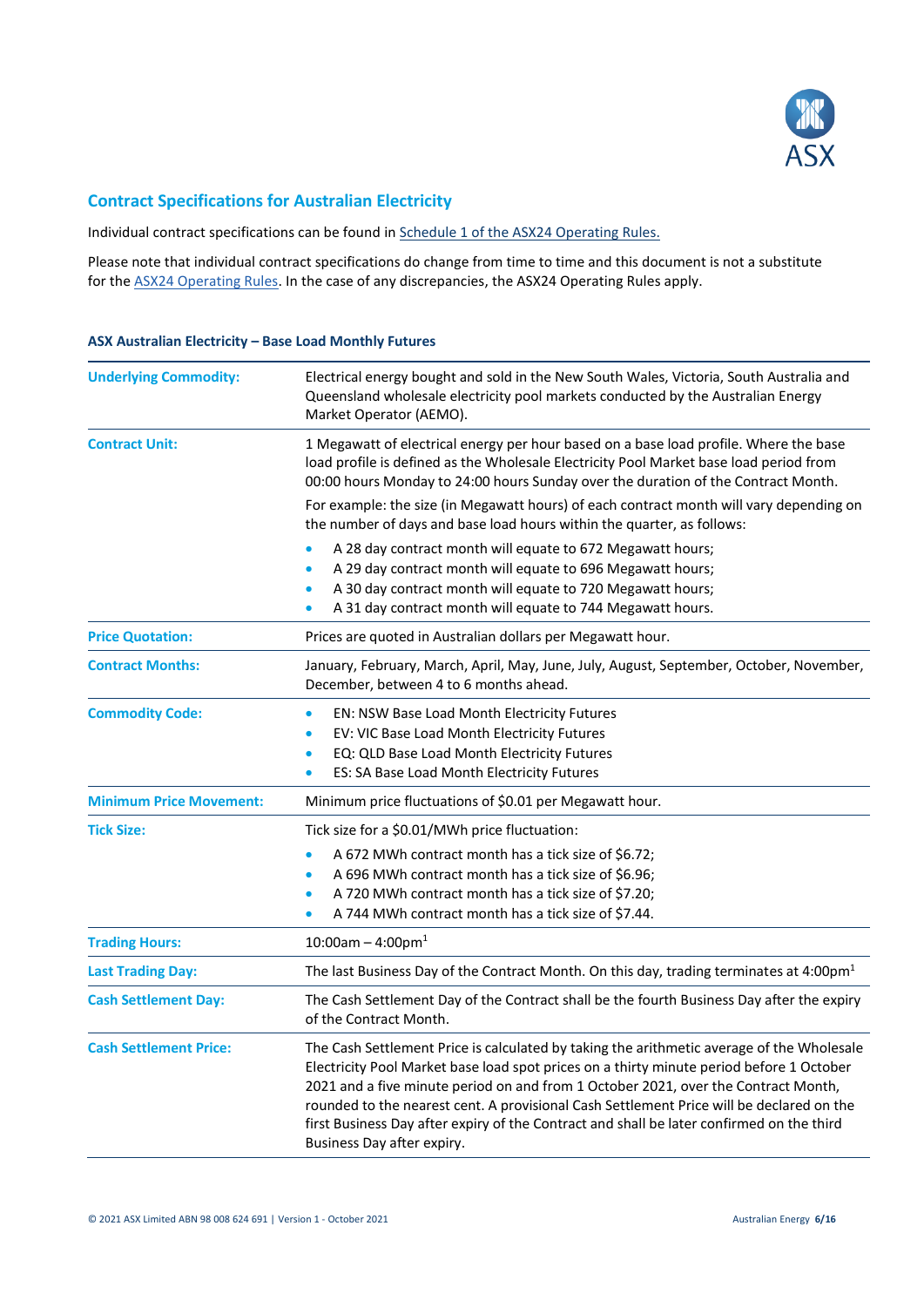

| <b>Cash Settlement Process:</b> | Upon the fourth Business Day after the expiry of the Contract, the Contract will be cash<br>settled at the Cash Settlement Price confirmed on the third business day of the Contract<br>Month. The final settlement price is rounded to the nearest cent. All bought and sold<br>contracts in existence as at the close of trading in the Contract Month shall be settled by<br>the ASX Clear (Futures) at the Cash Settlement Price. |
|---------------------------------|---------------------------------------------------------------------------------------------------------------------------------------------------------------------------------------------------------------------------------------------------------------------------------------------------------------------------------------------------------------------------------------------------------------------------------------|
| <b>Cash Settlement Value:</b>   | The Cash Settlement Value is the Cash Settlement Price multiplied by the number of<br>Megawatt hours (MWh) in the underlying Contract Month.                                                                                                                                                                                                                                                                                          |

## **ASX Australian Electricity – Base Load Calendar Quarter Futures**

| <b>Underlying Commodity:</b>   | Electrical energy bought and sold in the New South Wales, Victoria, South Australia and<br>Queensland wholesale electricity pool markets conducted by the Australian Energy<br>Market Operator (AEMO).                                                                                                                                                                                                                                                                 |  |
|--------------------------------|------------------------------------------------------------------------------------------------------------------------------------------------------------------------------------------------------------------------------------------------------------------------------------------------------------------------------------------------------------------------------------------------------------------------------------------------------------------------|--|
| <b>Contract Unit:</b>          | 1 Megawatt of electrical energy per hour based on a base load profile. Where the base<br>load profile is defined as the Wholesale Electricity Pool Market base load period from<br>00:00 hours Monday to 24:00 hours Sunday over the duration of the Contract Quarter.                                                                                                                                                                                                 |  |
|                                | For example: the size (in Megawatt hours) of each contract quarter will vary depending on<br>the number of days and base load hours within the quarter, as follows:                                                                                                                                                                                                                                                                                                    |  |
|                                | A 90 day contract month will equate to 2,160 Megawatt hours;<br>A 91 day contract month will equate to 2,184 Megawatt hours;<br>A 92 day contract month will equate to 2,208 Megawatt hours.                                                                                                                                                                                                                                                                           |  |
| <b>Price Quotation:</b>        | Prices are quoted in Australian dollars per Megawatt hour.                                                                                                                                                                                                                                                                                                                                                                                                             |  |
| <b>Contract Months:</b>        | March, June, September, December, up to the next 4 calendar years and 3 financial years<br>or 3 calendar years and 4 financial years.                                                                                                                                                                                                                                                                                                                                  |  |
| <b>Commodity Code:</b>         | BN: NSW Base Load Quarter Electricity Futures<br>BV: VIC Base Load Quarter Electricity Futures<br>BQ: QLD Base Load Quarter Electricity Futures<br>$\bullet$<br><b>BS: SA Base Load Quarter Electricity Futures</b><br>$\bullet$<br>HN: NSW Base Load Electricity Strip Products<br>$\bullet$<br>HV: VIC Base Load Electricity Strip Products<br>$\bullet$<br>HQ: QLD Base Load Electricity Strip Products<br>HS: SA Base Load Electricity Strip Products<br>$\bullet$ |  |
| <b>Minimum Price Movement:</b> | Minimum price fluctuations of \$0.01 per Megawatt hour.                                                                                                                                                                                                                                                                                                                                                                                                                |  |
| <b>Tick Size:</b>              | Tick size for a \$0.01/MWh price fluctuation:<br>A 2,160 MWh contract month has a tick size of \$21.60;<br>A 2,184 MWh contract month has a tick size of \$21.84;<br>A 2,208 MWh contract month has a tick size of \$22.08.                                                                                                                                                                                                                                            |  |
| <b>Trading Hours:</b>          | $10:00$ am - 4:00pm <sup>1</sup>                                                                                                                                                                                                                                                                                                                                                                                                                                       |  |
| <b>Last Trading Day:</b>       | The last Business Day of the Settlement Month. On this day, trading terminates at<br>$4:00 \text{pm}^1$                                                                                                                                                                                                                                                                                                                                                                |  |
| <b>Cash Settlement Day:</b>    | The Cash Settlement Day of the Contract shall be the fourth Business Day after the expiry<br>of the Contract Quarter.                                                                                                                                                                                                                                                                                                                                                  |  |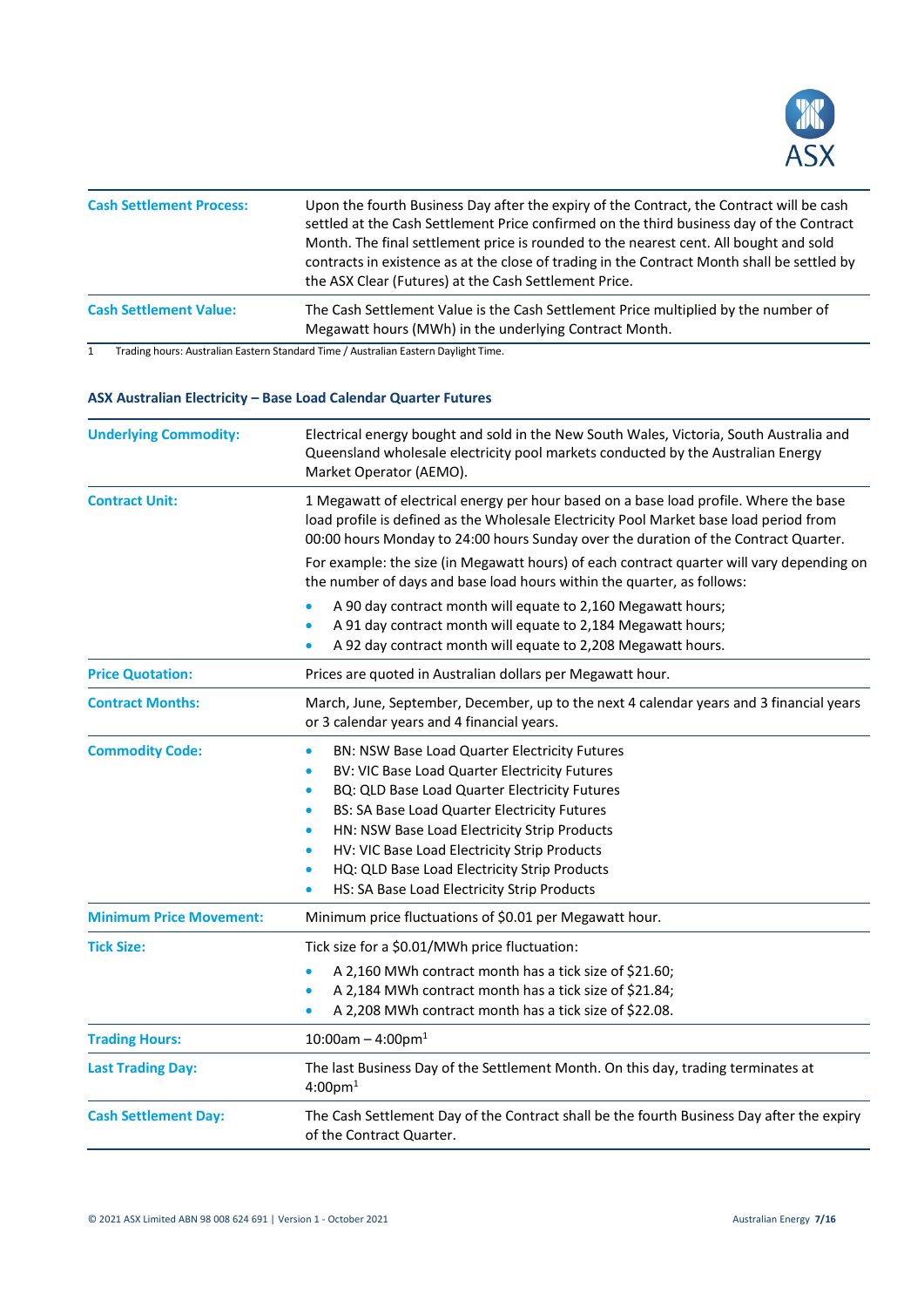

| <b>Cash Settlement Price:</b>   | The Cash Settlement Price is calculated by taking the arithmetic average of the Wholesale<br>Electricity Pool Market base load spot prices on a thirty minute period before 1 October<br>2021 and a five minute period on and from 1 October 2021 over the Contract Quarter,<br>rounded to the nearest cent. A provisional Cash Settlement Price will be declared on the<br>first Business Day after the Last Trading Day of the Contract and shall be later confirmed<br>on the third Business Day after the Last Trading Day. |
|---------------------------------|---------------------------------------------------------------------------------------------------------------------------------------------------------------------------------------------------------------------------------------------------------------------------------------------------------------------------------------------------------------------------------------------------------------------------------------------------------------------------------------------------------------------------------|
| <b>Cash Settlement Process:</b> | Upon the fourth Business Day after the expiry of the Contract, the Contract will be cash<br>settled at the Cash Settlement Price confirmed on the third business day after the Last<br>Trading Day of the Contract Quarter. The final settlement price is rounded to the nearest<br>cent. All bought and sold contracts in existence as at the close of trading in the Contract<br>Quarter shall be settled by the ASX Clear (Futures) at the Cash Settlement Price.                                                            |
| <b>Cash Settlement Value:</b>   | The Cash Settlement Value is the Cash Settlement Price multiplied by the number of<br>Megawatt hours (MWh) in the underlying Contract Quarter.                                                                                                                                                                                                                                                                                                                                                                                  |

# **ASX Australian Electricity – Peak Load Calendar Quarter Futures**

| <b>Underlying Commodity:</b>   | Electrical energy bought and sold in the New South Wales, Victoria, South Australia and<br>Queensland wholesale electricity pool markets conducted by the Australian Energy<br>Market Operator (AEMO).                                                                                                                                                                                                                                                                                                                                                                                                                    |  |  |
|--------------------------------|---------------------------------------------------------------------------------------------------------------------------------------------------------------------------------------------------------------------------------------------------------------------------------------------------------------------------------------------------------------------------------------------------------------------------------------------------------------------------------------------------------------------------------------------------------------------------------------------------------------------------|--|--|
| <b>Contract Unit:</b>          | 1 Megawatt of electrical energy per hour based on a peak load profile. Where the peak<br>load profile is defined as the Wholesale Electricity Pool Market peak load period from<br>07:00am hours to 10:00pm hours Monday to Friday (excluding Public holidays and any<br>other days determined by ASX) over the duration of the Contract Quarter.                                                                                                                                                                                                                                                                         |  |  |
|                                | For example: the size (in Megawatt hours) of each contract quarter will vary depending on<br>the number of peak days and peak hours within the quarter, as follows:                                                                                                                                                                                                                                                                                                                                                                                                                                                       |  |  |
| <b>Price Quotation:</b>        | A 59 day contract quarter will equate to 885 Megawatt hours;<br>A 60 day contract quarter will equate to 900 Megawatt hours;<br>A 61 day contract quarter will equate to 915 Megawatt hours;<br>A 62 day contract quarter will equate to 930 Megawatt hours;<br>$\bullet$<br>A 63 day contract quarter will equate to 945 Megawatt hours;<br>٠<br>A 64 day contract quarter will equate to 960 Megawatt hours;<br>$\bullet$<br>A 65 day contract quarter will equate to 975 Megawatt hours;<br>A 66 day contract quarter will equate to 990 Megawatt hours;<br>Prices are quoted in Australian dollars per Megawatt hour. |  |  |
| <b>Contract Months:</b>        | March, June, September, December, up to the next 4 calendar years and 3 financial years<br>or 3 calendar years and 4 financial years.                                                                                                                                                                                                                                                                                                                                                                                                                                                                                     |  |  |
| <b>Commodity Code:</b>         | PN: NSW Peak Load Electricity Futures<br>$\bullet$<br>PV: VIC Peak Load Electricity Futures<br>٠<br>PQ: QLD Peak Load Electricity Futures<br>$\bullet$<br>PS: SA Peak Load Electricity Futures<br>$\bullet$<br>DN: NSW Peak Load Electricity Strip Products<br>٠<br>DV: VIC Peak Load Electricity Strip Products<br>$\bullet$<br>DQ: QLD Peak Load Electricity Strip Products<br>$\bullet$<br>DS: SA Peak Load Electricity Strip Products<br>$\bullet$                                                                                                                                                                    |  |  |
| <b>Minimum Price Movement:</b> | Minimum price fluctuations of \$0.01 per Megawatt hour.                                                                                                                                                                                                                                                                                                                                                                                                                                                                                                                                                                   |  |  |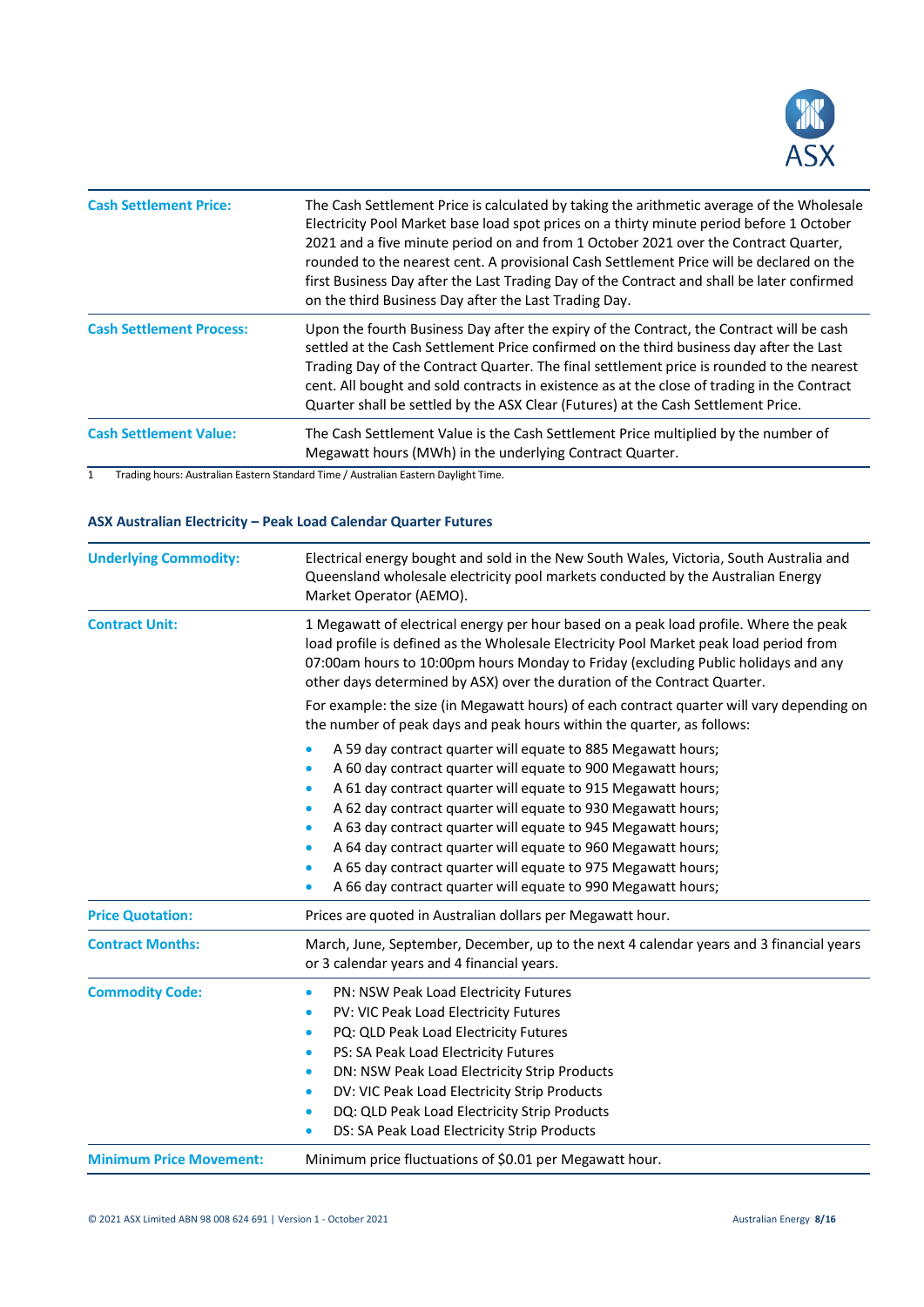

| <b>Tick Size:</b>               | Tick size for a \$0.01/MWh price fluctuation:                                                                                                                                                                                                                                                                                                                                                                                                                                                                                   |  |
|---------------------------------|---------------------------------------------------------------------------------------------------------------------------------------------------------------------------------------------------------------------------------------------------------------------------------------------------------------------------------------------------------------------------------------------------------------------------------------------------------------------------------------------------------------------------------|--|
|                                 | A 885 MWh contract month has a tick size of \$8.85;<br>A 900 MWh contract month has a tick size of \$9.00;<br>$\bullet$<br>A 915 MWh contract month has a tick size of \$9.15;<br>$\bullet$<br>A 930 MWh contract month has a tick size of \$9.30;<br>A 945 MWh contract month has a tick size of \$9.45;<br>$\bullet$<br>A 960 MWh contract month has a tick size of \$9.60;<br>$\bullet$<br>A 975 MWh contract month has a tick size of \$9.75;<br>$\bullet$<br>A 990 MWh contract month has a tick size of \$9.90.           |  |
| <b>Trading Hours:</b>           | $10:00$ am - 4:00pm <sup>1</sup>                                                                                                                                                                                                                                                                                                                                                                                                                                                                                                |  |
| <b>Last Trading Day:</b>        | The last Business Day of the Contract Quarter. On this day, trading terminates at 4:00pm <sup>1</sup>                                                                                                                                                                                                                                                                                                                                                                                                                           |  |
| <b>Cash Settlement Day:</b>     | The Cash Settlement Day of the Contract shall be the fourth Business Day after the Last<br>Trading Day of the Contract Quarter.                                                                                                                                                                                                                                                                                                                                                                                                 |  |
| <b>Cash Settlement Price:</b>   | The Cash Settlement Price is calculated by taking the arithmetic average of the Wholesale<br>Electricity Pool Market peak load spot prices on a thirty minute period before 1 October<br>2021 and a five minute period on and from 1 October 2021 over the Contract Quarter,<br>rounded to the nearest cent. A provisional Cash Settlement Price will be declared on the<br>first Business Day after the Last Trading Day of the Contract and shall be later confirmed<br>on the third Business Day after the Last Trading Day. |  |
| <b>Cash Settlement Process:</b> | Upon the fourth Business Day after the Last Trading Day of the Contract, the Contract will<br>be cash settled at the Cash Settlement Price confirmed on the third business day after the<br>Last Trading Day of the Contract Quarter. The final settlement price is rounded to the<br>nearest cent. All bought and sold contracts in existence as at the close of trading in the<br>Contract Quarter shall be settled by the ASX Clear (Futures) at the Cash Settlement Price.                                                  |  |
| <b>Cash Settlement Value:</b>   | The Cash Settlement Value is the Cash Settlement Price multiplied by the number of<br>Megawatt hours (MWh) in the underlying Contract Quarter.                                                                                                                                                                                                                                                                                                                                                                                  |  |

# **ASX Australian Electricity – Base Load Calendar Quarter \$300 Cap Futures**

| <b>Underlying Commodity:</b> | Electrical energy bought and sold in the New South Wales, Victoria, South Australia and<br>Queensland wholesale electricity pool markets conducted by the Australian Energy<br>Market Operator (AEMO).                                                                 |
|------------------------------|------------------------------------------------------------------------------------------------------------------------------------------------------------------------------------------------------------------------------------------------------------------------|
| <b>Contract Unit:</b>        | 1 Megawatt of electrical energy per hour based on a base load profile. Where the base<br>load profile is defined as the Wholesale Electricity Pool Market base load period from<br>00:00 hours Monday to 24:00 hours Sunday over the duration of the Contract Quarter. |
|                              | For example: the size (in Megawatt hours) of each contract quarter will vary depending on<br>the number of days and base load hours within the quarter, as follows:                                                                                                    |
|                              | A 90 day contract quarter will equate to 2,160 Megawatt hours;<br>A 91 day contract quarter will equate to 2,184 Megawatt hours;<br>A 92 day contract quarter will equate to 2,208 Megawatt hours.                                                                     |
| <b>Price Quotation:</b>      | Prices are quoted in Australian dollars per Megawatt hour.                                                                                                                                                                                                             |
| <b>Contract Months:</b>      | March, June, September, December, such that sufficient Calendar Quarters are always<br>available for market up to the next 4 calendar years and 3 financial years or 3 calendar<br>years and 4 financial years.                                                        |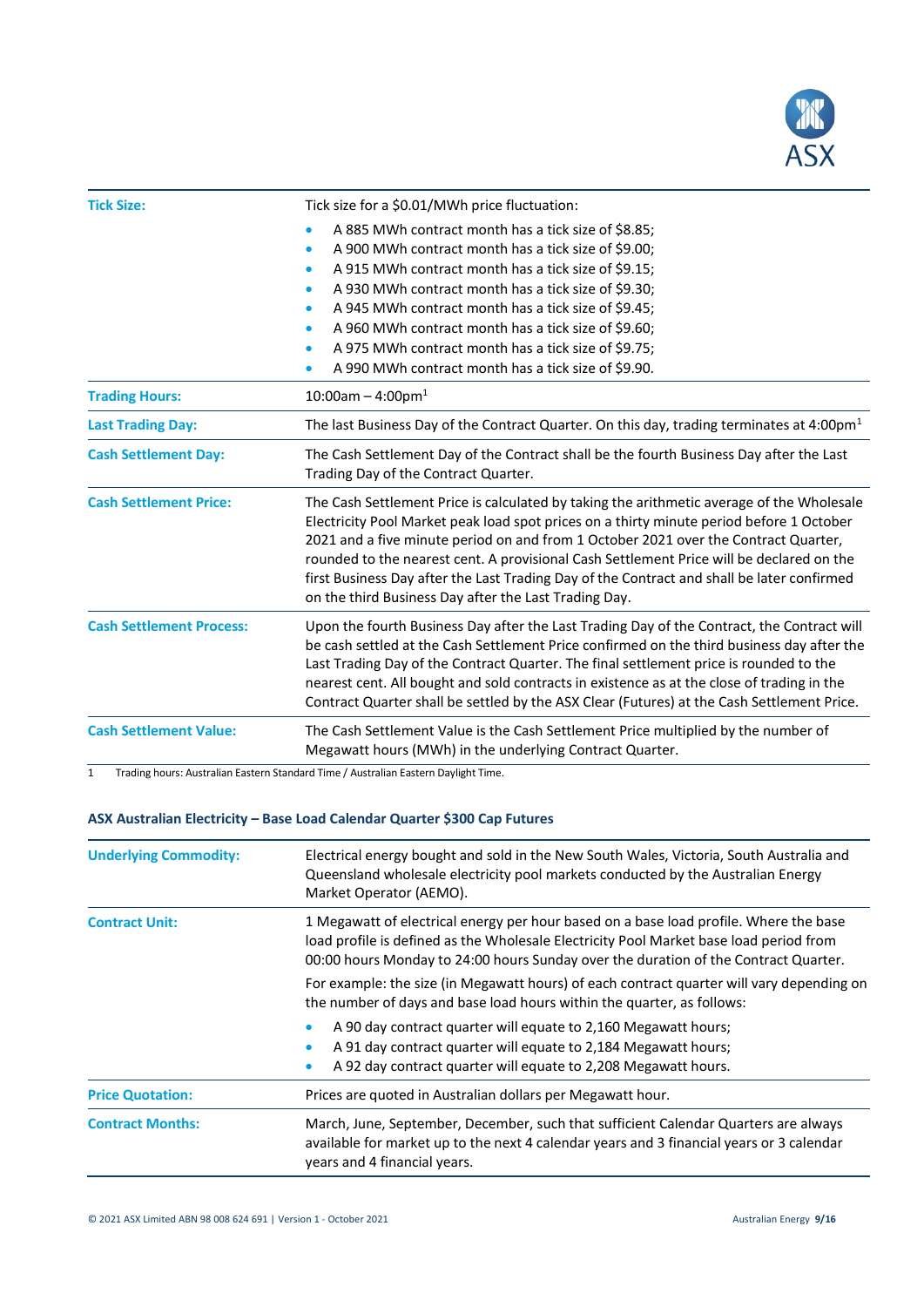

| <b>Commodity Code:</b>          | GN: NSW Base Load Quarterly \$300 Cap Electricity Futures<br>GQ: QLD Base Load Quarterly \$300 Cap Electricity Futures<br>$\bullet$<br>GV: VIC Base Load Quarterly \$300 Cap Electricity Futures<br>$\bullet$<br>GS: SA Base Load Quarterly \$300 Cap Electricity Futures<br>$\bullet$<br>RN: NSW Base Load \$300 Cap Electricity Strip Products<br>۰<br>RQ: QLD Base Load \$300 Cap Electricity Strip Products<br>$\bullet$<br>RV: VIC Base Load \$300 Cap Electricity Strip Products<br>$\bullet$<br>RS: SA Base Load \$300 Cap Electricity Strip Products                                                                                                                                                                                                                                                                                                                                                                           |
|---------------------------------|----------------------------------------------------------------------------------------------------------------------------------------------------------------------------------------------------------------------------------------------------------------------------------------------------------------------------------------------------------------------------------------------------------------------------------------------------------------------------------------------------------------------------------------------------------------------------------------------------------------------------------------------------------------------------------------------------------------------------------------------------------------------------------------------------------------------------------------------------------------------------------------------------------------------------------------|
| <b>Minimum Price Movement:</b>  | Minimum price fluctuations of \$0.01 per Megawatt hour.                                                                                                                                                                                                                                                                                                                                                                                                                                                                                                                                                                                                                                                                                                                                                                                                                                                                                |
| <b>Tick Size:</b>               | Tick size for a \$0.01/MWh price fluctuation:<br>A 2,160 MWh contract quarter has a tick size of \$21.60;<br>A 2,184 MWh contract quarter has a tick size of \$21.84;<br>A 2,208 MWh contract quarter has a tick size of \$22.08.                                                                                                                                                                                                                                                                                                                                                                                                                                                                                                                                                                                                                                                                                                      |
| <b>Trading Hours:</b>           | $10:00$ am - 4:00pm <sup>1</sup>                                                                                                                                                                                                                                                                                                                                                                                                                                                                                                                                                                                                                                                                                                                                                                                                                                                                                                       |
| <b>Last Trading Day:</b>        | The last Business Day of the Contract Quarter. On this day, trading terminates at 4:00pm <sup>1</sup>                                                                                                                                                                                                                                                                                                                                                                                                                                                                                                                                                                                                                                                                                                                                                                                                                                  |
| <b>Cash Settlement Day:</b>     | The Cash Settlement Day of the Contract shall be the fourth Business Day after the Last<br>Trading Day of the Contract Quarter.                                                                                                                                                                                                                                                                                                                                                                                                                                                                                                                                                                                                                                                                                                                                                                                                        |
| <b>Cash Settlement Price:</b>   | The Cash Settlement Price = $(C - (300 \times D))$ / E, where:<br>C = the sum of all base load spot prices for the Region in the Calendar Quarter greater<br>than \$300.<br>D = the total number of base load spot prices for the Region in the Calendar Quarter<br>greater than \$300.<br>E = the total number of base load spot prices for the Region in the Calendar Quarter.<br>The relevant base load spot price for the region shall be:<br>where the Year/Quarter/Month/Week ends before 1 October 2021, the thirty minute<br>base load spot price for the region; and<br>where the Year/Quarter/Month/Week commences on or after 1 October 2021, the<br>five minute base load spot price for the region.<br>A Provisional Cash Settlement Price will be declared on the first Business Day after the Last<br>Trading Day of the Contract and shall be later confirmed on the third Business Day after<br>the Last Trading Day. |
| <b>Cash Settlement Process:</b> | Upon the fourth Business Day after the expiry of the Contract, the Contract will be cash<br>settled at the Cash Settlement Price confirmed on the third business day after the Last<br>Trading Day of the Contract Quarter. The final settlement price is rounded to the nearest<br>cent. All bought and sold contracts in existence as at the close of trading in the Contract<br>Quarter shall be settled by the ASX Clear (Futures) at the Cash Settlement Price.                                                                                                                                                                                                                                                                                                                                                                                                                                                                   |
| <b>Cash Settlement Value:</b>   | The Cash Settlement Value is the Cash Settlement Price multiplied by the number of<br>Megawatt hours (MWh) in the underlying Contract Quarter.                                                                                                                                                                                                                                                                                                                                                                                                                                                                                                                                                                                                                                                                                                                                                                                         |

## **ASX Australian Electricity - Base Load Calendar Year Strip Options**

| <b>Description:</b>          | Options on Calendar Year Base Load Futures Strip Products                                                                                                 |
|------------------------------|-----------------------------------------------------------------------------------------------------------------------------------------------------------|
| <b>Underlying Commodity:</b> | 1 Megawatt of electrical energy per hour on a base load profile for the respective states<br>(NSW, QLD, VIC and SA) over the duration of a Calendar Year. |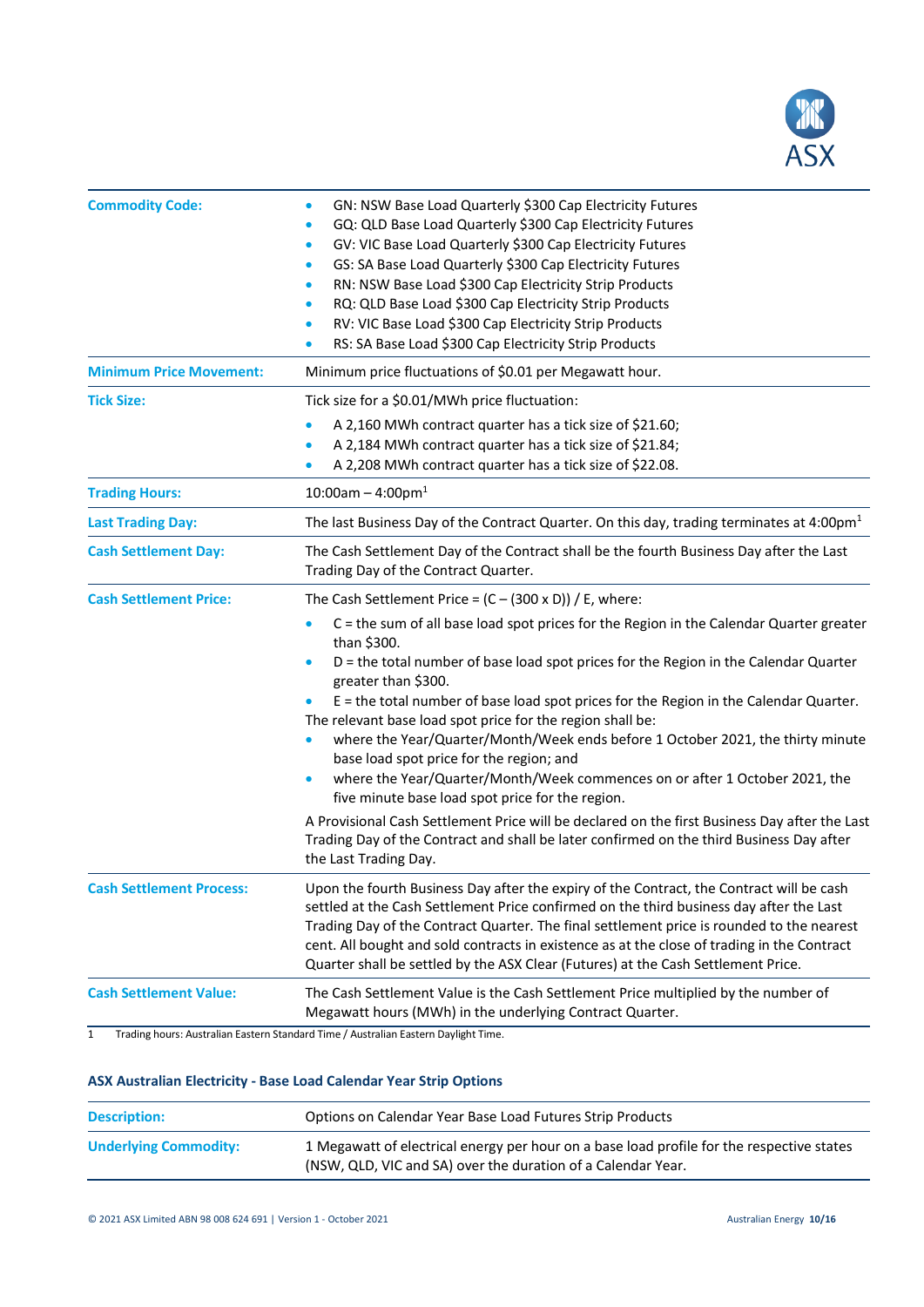

| <b>Contract Years:</b>                                                  | Options available on 3 Calendar Year Strip Futures Products up to three years ahead.                                                                                                                                                                                                                                                                                                                                                                                                                                                                                                                                                                                  |
|-------------------------------------------------------------------------|-----------------------------------------------------------------------------------------------------------------------------------------------------------------------------------------------------------------------------------------------------------------------------------------------------------------------------------------------------------------------------------------------------------------------------------------------------------------------------------------------------------------------------------------------------------------------------------------------------------------------------------------------------------------------|
| <b>Commodity Code:</b>                                                  | HN: NSW Base Load Strip Options<br>$\bullet$<br>HV: VIC Base Load Strip Options<br>$\bullet$<br>HQ: QLD Base Load Strip Options<br>$\bullet$<br>HS: SA Base Load Strip Options<br>$\bullet$<br>Note: a June "M" expiry denotes a Financial Year strip Option and a December "Z" expiry<br>denotes a Calendar Year Strip Option                                                                                                                                                                                                                                                                                                                                        |
| <b>Price Quotation:</b>                                                 | Prices are quoted in Australian dollars per Megawatt hour.                                                                                                                                                                                                                                                                                                                                                                                                                                                                                                                                                                                                            |
| <b>Minimum Price Movement:</b>                                          | Minimum price fluctuation is \$0.01 per Megawatt hour.                                                                                                                                                                                                                                                                                                                                                                                                                                                                                                                                                                                                                |
| <b>Trading Hours:</b>                                                   | $10:00$ am - 4:00pm <sup>1</sup>                                                                                                                                                                                                                                                                                                                                                                                                                                                                                                                                                                                                                                      |
| <b>Exercise Prices:</b>                                                 | Set at intervals of \$1.00 per MWh. New option exercise prices created as the underlying<br>futures contract price moves.                                                                                                                                                                                                                                                                                                                                                                                                                                                                                                                                             |
| <b>Contract Expiry:</b>                                                 | Options will cease trading at 12:00pm on the Last Trading Day. The Last Trading Day shall<br>be the day 6 weeks prior to the day immediately preceding the commencement of the<br>first Contract quarter for the underlying strip. If this day is not a business day or is<br>recognised in the underlying regions as a Public Holiday then the following business day<br>will be the expiry day.                                                                                                                                                                                                                                                                     |
| <b>Settlement Method:</b>                                               | Options may be exercised on any business day up to and including the day of expiry.                                                                                                                                                                                                                                                                                                                                                                                                                                                                                                                                                                                   |
|                                                                         | In-the-money options are automatically exercised at expiry.                                                                                                                                                                                                                                                                                                                                                                                                                                                                                                                                                                                                           |
|                                                                         | Buyers may exercise in, at and out-of-the-money option positions held, by lodging a notice<br>of manual exercise with ASX Clear (Futures) no later than 12:30pm on the day of expiry.                                                                                                                                                                                                                                                                                                                                                                                                                                                                                 |
| <b>Quarterly Prices Resulting From</b><br><b>Strip Option Exercise:</b> | Formula For Determining Futures Upon exercise, the holder will receive four base load calendar quarterly futures positions<br>at prices equivalent to the option strike price, after applying the current curve ratio<br>determined from the previous business day's settlement price of the four quarterly<br>futures contracts underlying the relevant Strip Futures Product, as outlined below:<br>$FP = A \times B/C$                                                                                                                                                                                                                                             |
|                                                                         | FP = Price allocated to each futures contract in the strip resulting from exercised Strip<br>Option.<br>A = The previous day's Daily Settlement Price for the Contract Quarter for each<br>$\bullet$<br>individual futures contract in the strip.<br>B = Exercise Price.<br>C = Previous Day's Implied Strip Price, calculated as follows:                                                                                                                                                                                                                                                                                                                            |
|                                                                         | Implied Strip Price = F/G                                                                                                                                                                                                                                                                                                                                                                                                                                                                                                                                                                                                                                             |
|                                                                         | $F = a + b + c + d$<br>$-$ a = Q1 previous day's Daily Settlement Price x MWh for Q1<br>$- b = Q2$ previous day's Daily Settlement Price x MWh for Q2<br>$-c = Q3$ previous day's Daily Settlement Price x MWh for Q3<br>- d = Q4 previous day's Daily Settlement Price x MWh for Q4<br>G = Total number of MWh of all four Futures Contracts in the strip<br>$\bullet$<br>The underlying electricity futures contract with the longest dated expiry will be<br>$\bullet$<br>further adjusted up or down in increments of \$0.01/MWh to the extent that such<br>adjustment will achieve a more accurate implied Exercise Price, as calculated to 4<br>decimal places. |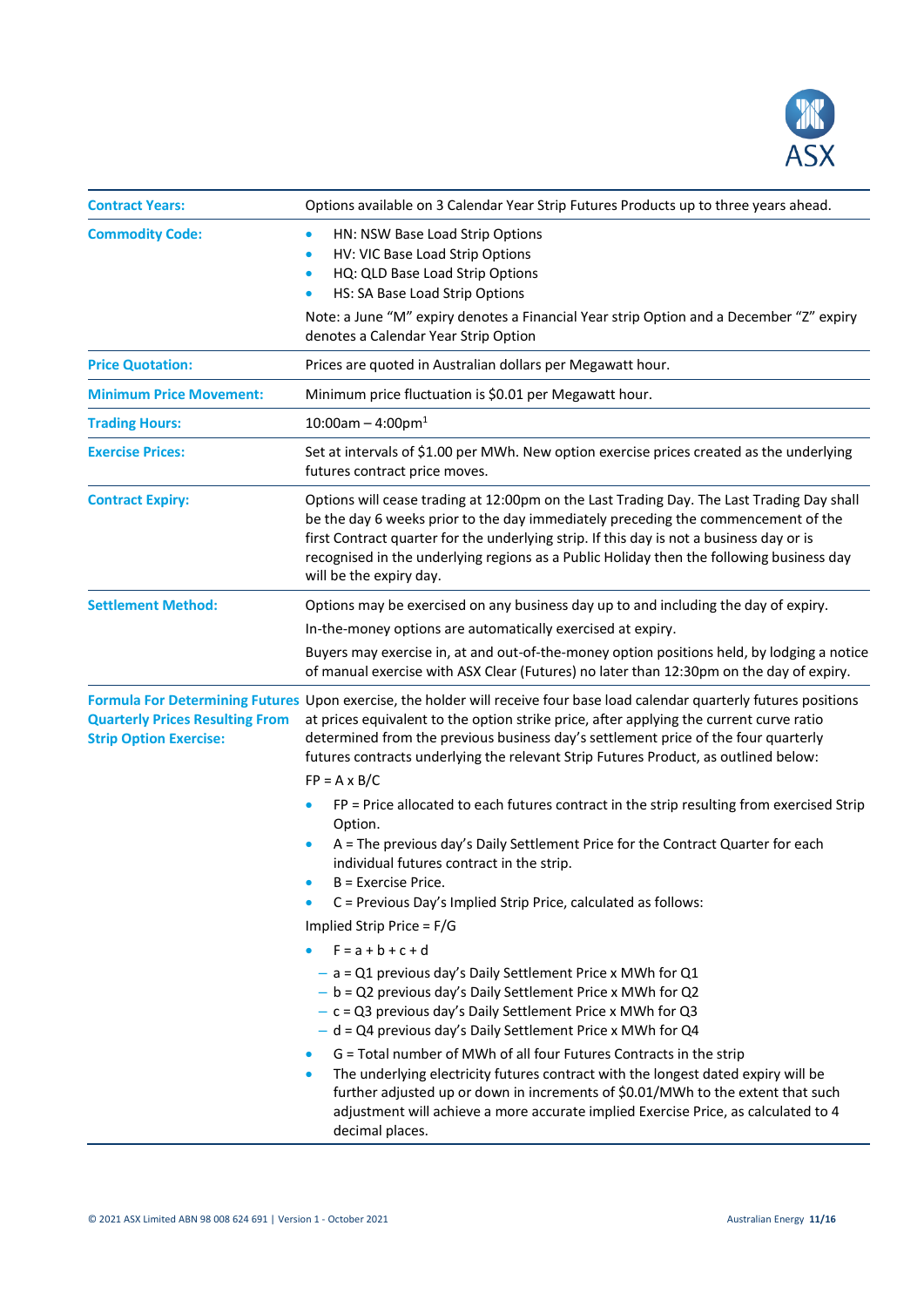

| <b>Reference Price for Option</b> | The previous day's Daily Settlement Price of the underlying Calendar Year Base Load Strip |
|-----------------------------------|-------------------------------------------------------------------------------------------|
| <b>Exercise:</b>                  | Futures Product.                                                                          |

# **ASX Australian Electricity – Base Load Financial Year Strip Options**

| <b>Description:</b>                                                     | Options on Financial Year Base Load Futures Strip Products                                                                                                                                                                                                                                                                                                                                                                |
|-------------------------------------------------------------------------|---------------------------------------------------------------------------------------------------------------------------------------------------------------------------------------------------------------------------------------------------------------------------------------------------------------------------------------------------------------------------------------------------------------------------|
| <b>Underlying Commodity:</b>                                            | 1 Megawatt of electrical energy per hour on a base load profile for the respective states<br>(NSW, QLD, VIC and SA) over the duration of a Calendar Year.                                                                                                                                                                                                                                                                 |
| <b>Contract Years:</b>                                                  | Options available on 3 Financial Year Strip Futures Products up to three years ahead.                                                                                                                                                                                                                                                                                                                                     |
| <b>Commodity Code:</b>                                                  | HN: NSW Base Load<br>HV: VIC Base Load<br>HQ: QLD Base Load<br>HS: SA Base Load<br>Note: a June "M" expiry denotes a Financial Year strip Option and a December "Z" expiry<br>denotes a Calendar Year Strip Option                                                                                                                                                                                                        |
| <b>Price Quotation:</b>                                                 | Prices are quoted in Australian dollars per Megawatt hour.                                                                                                                                                                                                                                                                                                                                                                |
| <b>Minimum Price Movement:</b>                                          | Minimum price fluctuation is \$0.01 per Megawatt hour.                                                                                                                                                                                                                                                                                                                                                                    |
| <b>Trading Hours:</b>                                                   | $10:00$ am - 4:00pm <sup>1</sup>                                                                                                                                                                                                                                                                                                                                                                                          |
| <b>Exercise Prices:</b>                                                 | Set at intervals of \$1.00 per MWh. New option exercise prices created as the underlying<br>futures contract price moves.                                                                                                                                                                                                                                                                                                 |
| <b>Contract Expiry:</b>                                                 | Options will cease trading at 12:00pm on the Last Trading Day. The Last Trading Day shall<br>be the day 6 weeks prior to the day immediately preceding the commencement of the<br>first Contract quarter for the underlying strip. If this day is not a business day or is<br>recognised in the underlying regions as a Public Holiday then the following business day<br>will be the expiry day.                         |
| <b>Settlement Method:</b>                                               | Options may be exercised on any business day up to and including the day of expiry.                                                                                                                                                                                                                                                                                                                                       |
|                                                                         | In-the-money options are automatically exercised at expiry.                                                                                                                                                                                                                                                                                                                                                               |
|                                                                         | Buyers may exercise in, at and out-of-the-money option positions held, by lodging a notice<br>of manual exercise with ASX Clear (Futures) no later than 12:30pm on the day of expiry.                                                                                                                                                                                                                                     |
| <b>Quarterly Prices Resulting From</b><br><b>Strip Option Exercise:</b> | Formula For Determining Futures Upon exercise, the holder will receive four base load calendar quarterly futures positions<br>at prices equivalent to the option strike price, after applying the current curve ratio<br>determined from the previous business day's settlement price of the four quarterly<br>futures contracts underlying the relevant Strip Futures Product, as outlined below:<br>$FP = A \times B/C$ |
|                                                                         | $FP$ = Price allocated to each futures contract in the strip resulting from exercised Strip<br>Option.                                                                                                                                                                                                                                                                                                                    |
|                                                                         | A = the previous day's Daily Settlement Price for the Contract Quarter for each<br>$\bullet$<br>individual futures contract in the strip.<br>B = Exercise Price.                                                                                                                                                                                                                                                          |
|                                                                         | $\bullet$<br>C = Previous Day's Implied Strip Price, calculated as follows:<br>$\bullet$                                                                                                                                                                                                                                                                                                                                  |
|                                                                         | Implied Strip Price = F/G                                                                                                                                                                                                                                                                                                                                                                                                 |
|                                                                         | $F = a + b + c + d$                                                                                                                                                                                                                                                                                                                                                                                                       |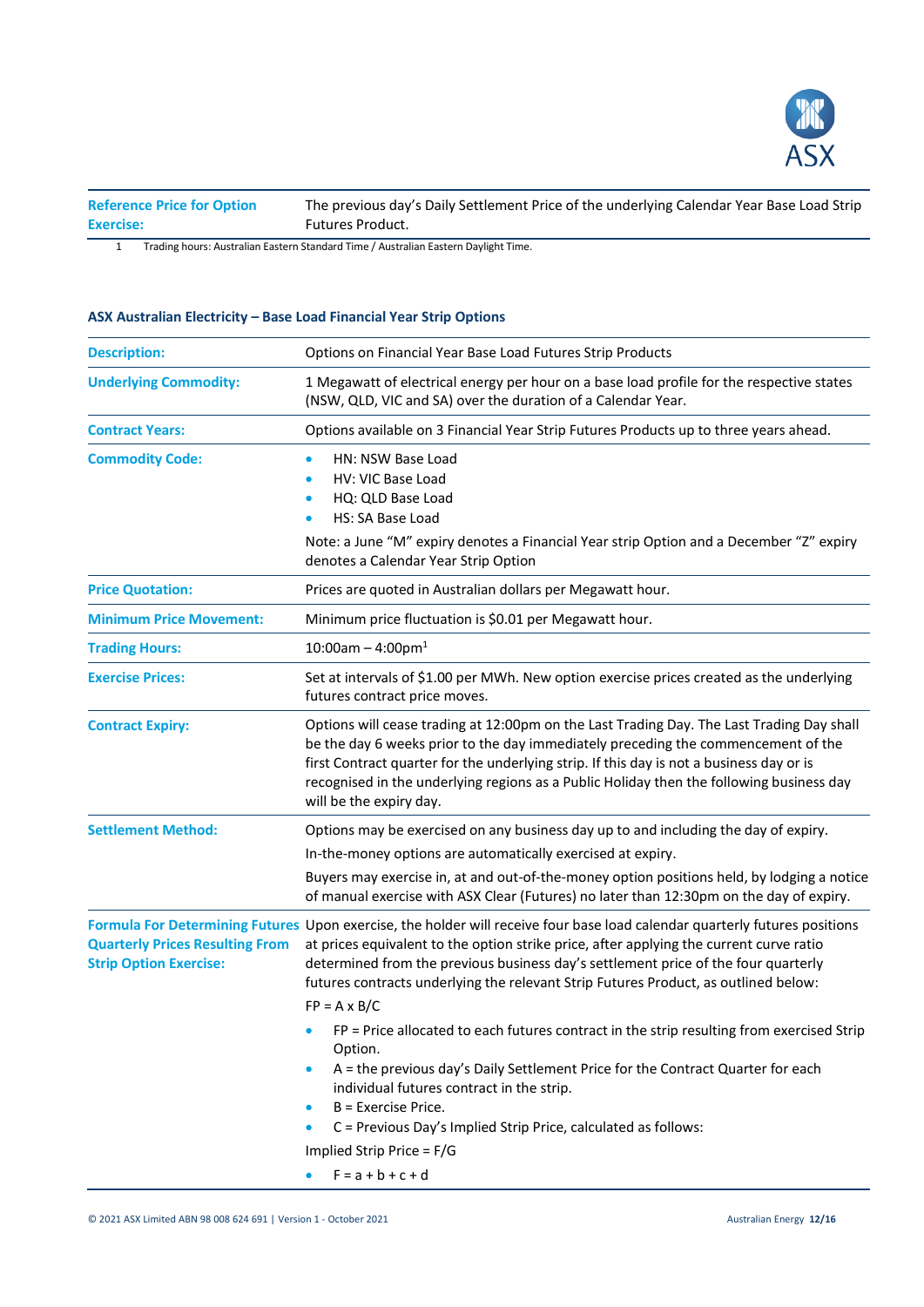

|                                   | G = Total number of MWh of all four Futures Contracts in the strip<br>$\bullet$<br>The underlying electricity futures contract with the longest dated expiry will be<br>۰                |
|-----------------------------------|------------------------------------------------------------------------------------------------------------------------------------------------------------------------------------------|
|                                   | further adjusted up or down in increments of \$0.01/MWh to the extent that such<br>adjustment will achieve a more accurate implied Exercise Price, as calculated to 4<br>decimal places. |
| <b>Reference Price for Option</b> | The previous day's Daily Settlement Price of the underlying Financial Year Base Load Strip                                                                                               |
| <b>Exercise:</b>                  | <b>Futures Product.</b>                                                                                                                                                                  |

# **ASX Australian Electricity – Base Load Calendar Quarter Average Rate Options**

| <b>Description:</b>                                   | Average Rate Options over Base Load Calendar Quarter Electricity Futures                                                                                                                                                                                                                                                     |
|-------------------------------------------------------|------------------------------------------------------------------------------------------------------------------------------------------------------------------------------------------------------------------------------------------------------------------------------------------------------------------------------|
| <b>Underlying Commodity:</b>                          | 1 Megawatt of electrical energy per hour on a base load profile for the respective states<br>(NSW, QLD, VIC and SA) over the duration of a Calendar Quarter.                                                                                                                                                                 |
| <b>Contract Quarters:</b>                             | March, June, September, December, up to 6 calendar quarters ahead.                                                                                                                                                                                                                                                           |
| <b>Commodity Code:</b>                                | <b>BN: NSW Base Load Options</b><br><b>BV: VIC Base Load Options</b><br>٠<br>BQ: QLD Base Load Options<br>٠<br><b>BS: SA Base Load Options</b>                                                                                                                                                                               |
| <b>Price Quotation:</b>                               | Prices are quoted in Australian dollars per Megawatt hour.                                                                                                                                                                                                                                                                   |
| <b>Minimum Price Movement:</b>                        | Minimum price fluctuation is \$0.01 per Megawatt hour.                                                                                                                                                                                                                                                                       |
| <b>Trading Hours:</b>                                 | $10:00$ am - 4:00pm <sup>1</sup>                                                                                                                                                                                                                                                                                             |
| <b>Exercise Prices:</b>                               | Set at intervals of \$1.00 per MWh. New option exercise prices created as the underlying<br>futures contract price moves.                                                                                                                                                                                                    |
| <b>Contract Expiry:</b>                               | Options will cease trading at 4:00pm on the Last Trading Day of the underlying Calendar<br>Quarter.                                                                                                                                                                                                                          |
| <b>Declaration Date:</b>                              | The day and time at which the final Settlement Price of the underlying Base Load Calendar<br>Quarter Electricity Futures Contract is declared.                                                                                                                                                                               |
| <b>Reference Price for Option</b><br><b>Exercise:</b> | In accordance with the final Settlement Price of the underlying futures contract as<br>determined on the Third Business Day after the Final Trading Day.                                                                                                                                                                     |
| <b>Method of Option Exercise:</b>                     | On the Third Business Day after the Final Trading Day all in-the-money options are<br>automatically exercised into the underlying futures contract and cash settled. Deny<br>Automatic Exercise Requests are not permitted. Exercise Requests for out-of-the-money<br>options and/or at-the-money options are not permitted. |

1 Trading hours: Australian Eastern Standard Time / Australian Eastern Daylight Time.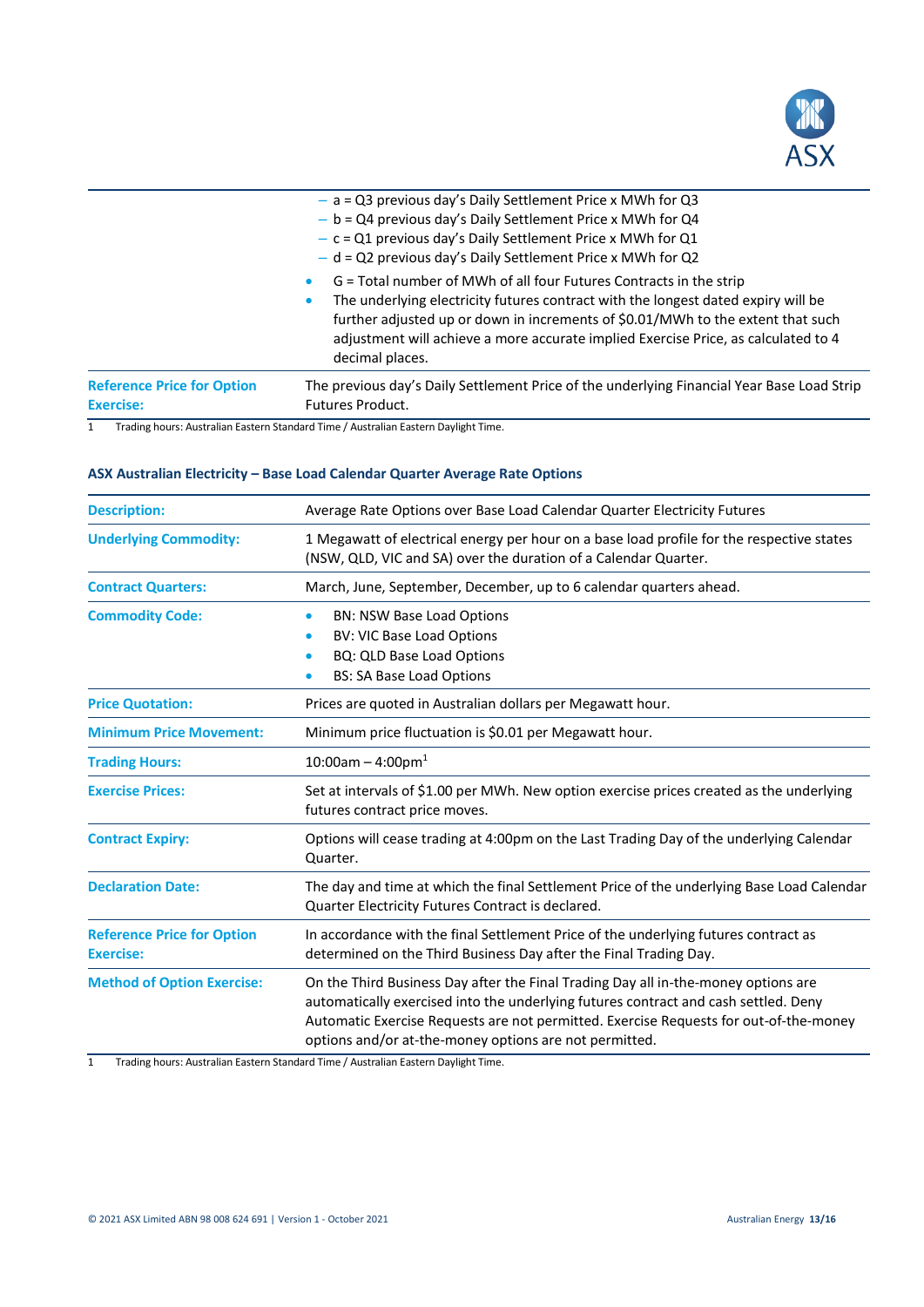

# **Contract Specifications for Australian Gas**

# **ASX Victorian Wholesale Gas Futures**

| <b>Contract Unit:</b>          | One hundred (100) Gigajoules (GJ) of natural gas per day over the period of a Calendar<br>Quarter.                                                                                                     |
|--------------------------------|--------------------------------------------------------------------------------------------------------------------------------------------------------------------------------------------------------|
| <b>Price Quotation:</b>        | AUD per GJ of natural gas per day                                                                                                                                                                      |
| <b>Contract Months:</b>        | March / June / September / December sufficient to support two calendar and two<br>financial years ahead.                                                                                               |
| <b>Commodity Code:</b>         | <b>GX: Victorian Gas Quarterly Futures</b><br>GY: Victorian Gas Strip Product<br>$\bullet$                                                                                                             |
| <b>Minimum Price Movement:</b> | Prices are quoted in dollars and cents per GJ.<br>The minimum fluctuation is \$0.01.                                                                                                                   |
| <b>Trading Hours:</b>          | 8.30am - 4.00pm <sup>1</sup> (For period from second Sunday in March to first Sunday in November)<br>8.30am - 4.00pm <sup>1</sup> (For period from first Sunday in November to second Sunday in March) |
| <b>Last Trading Day:</b>       | Last Business Day of the Calendar Quarter <sup>1</sup>                                                                                                                                                 |
| <b>Settlement Day:</b>         | The fourth Business Day following the Final Trading Day.                                                                                                                                               |
| <b>Settlement Method:</b>      | Cash Settled                                                                                                                                                                                           |

1 Trading hours: Australian Eastern Standard Time / Australian Eastern Daylight Time.

# **ASX Wallumbilla Natural Gas Calendar Month Futures**

| <b>Contract Unit:</b>          | One hundred (100) Gigajoules (GJ) of natural gas per day over the period of a Calendar<br>Month.                                            |
|--------------------------------|---------------------------------------------------------------------------------------------------------------------------------------------|
| <b>Price Quotation:</b>        | AUD per GJ of natural gas per day                                                                                                           |
| <b>Contract Months:</b>        | January / February / March / April / May / June / July / August /September / October /<br>November / December, between 4 to 6 months ahead. |
| <b>Commodity Code:</b>         | GJ                                                                                                                                          |
| <b>Minimum Price Movement:</b> | Prices are quoted in dollars and cents per GJ.<br>The minimum fluctuation is \$0.01.                                                        |
| <b>Trading Hours:</b>          | $10:00$ am - 4.00pm <sup>1</sup>                                                                                                            |
| <b>Last Trading Day:</b>       | Last Business Day of the Calendar Month $1$                                                                                                 |
| <b>Settlement Day:</b>         | The first Business Day following the Final Trading Day.                                                                                     |
| <b>Settlement Method:</b>      | Cash Settled                                                                                                                                |

1 Trading hours: Australian Eastern Standard Time / Australian Eastern Daylight Time.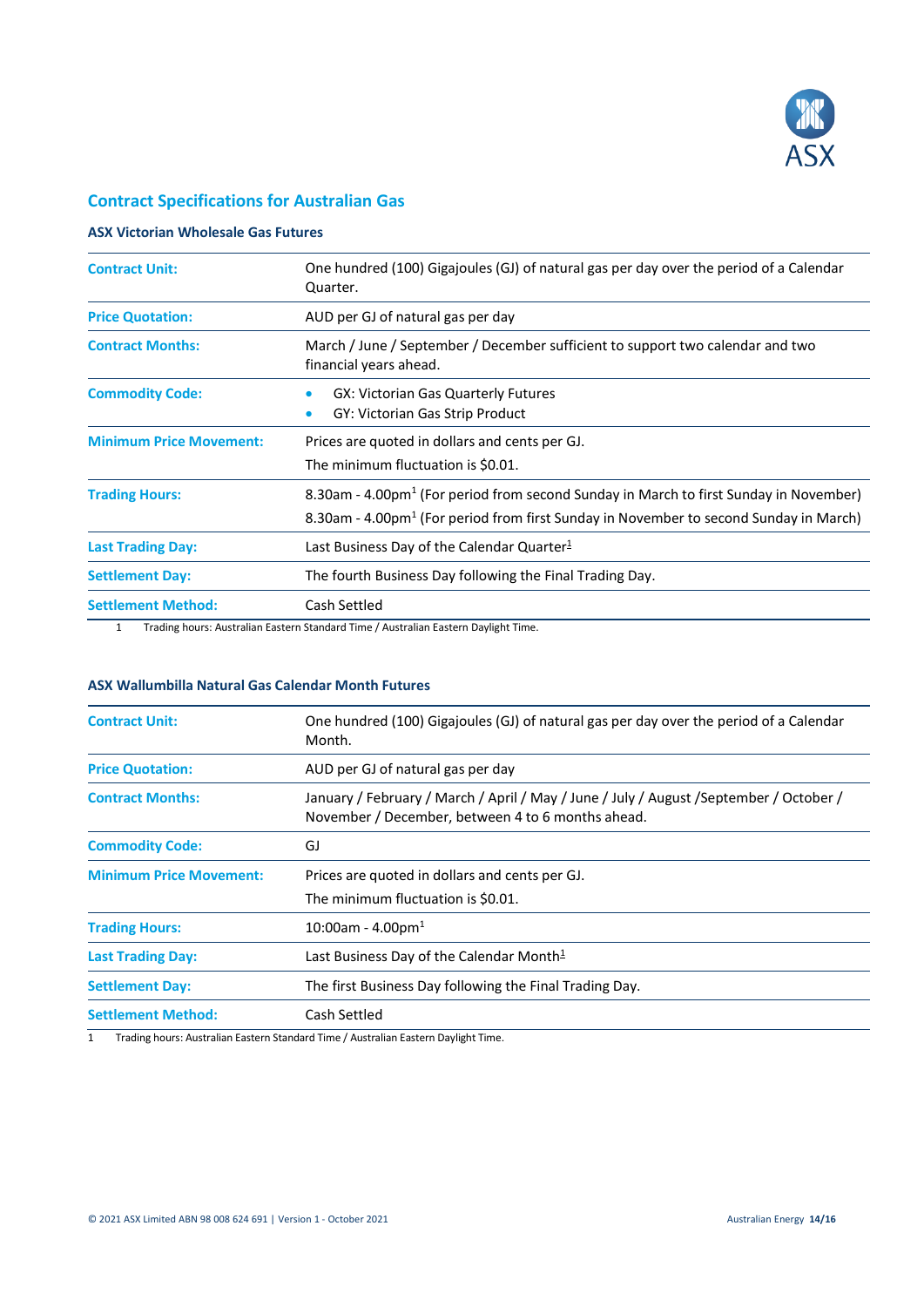

# **ASX Wallumbilla Natural Gas Calendar Quarter Futures**

| <b>Contract Unit:</b>          | One hundred (100) Gigajoules (GJ) of natural gas per day over the period of a Calendar<br>Quarter.                                       |
|--------------------------------|------------------------------------------------------------------------------------------------------------------------------------------|
| <b>Price Quotation:</b>        | AUD per GJ of natural gas per day                                                                                                        |
| <b>Contract Months:</b>        | March / June / September / December, up to the next 4 calendar years and 3 financial<br>years or 3 calendar years and 4 financial years. |
| <b>Commodity Code:</b>         | GK                                                                                                                                       |
| <b>Minimum Price Movement:</b> | Prices are quoted in dollars and cents per GJ.<br>The minimum fluctuation is \$0.01.                                                     |
| <b>Trading Hours:</b>          | $10:00$ am - 4.00pm <sup>1</sup>                                                                                                         |
| <b>Last Trading Day:</b>       | Last Business Day of the Calendar Quarter $1$                                                                                            |
| <b>Settlement Day:</b>         | The first Business Day following the Final Trading Day.                                                                                  |
| <b>Settlement Method:</b>      | Cash Settled                                                                                                                             |

1 Trading hours: Australian Eastern Standard Time / Australian Eastern Daylight Time.